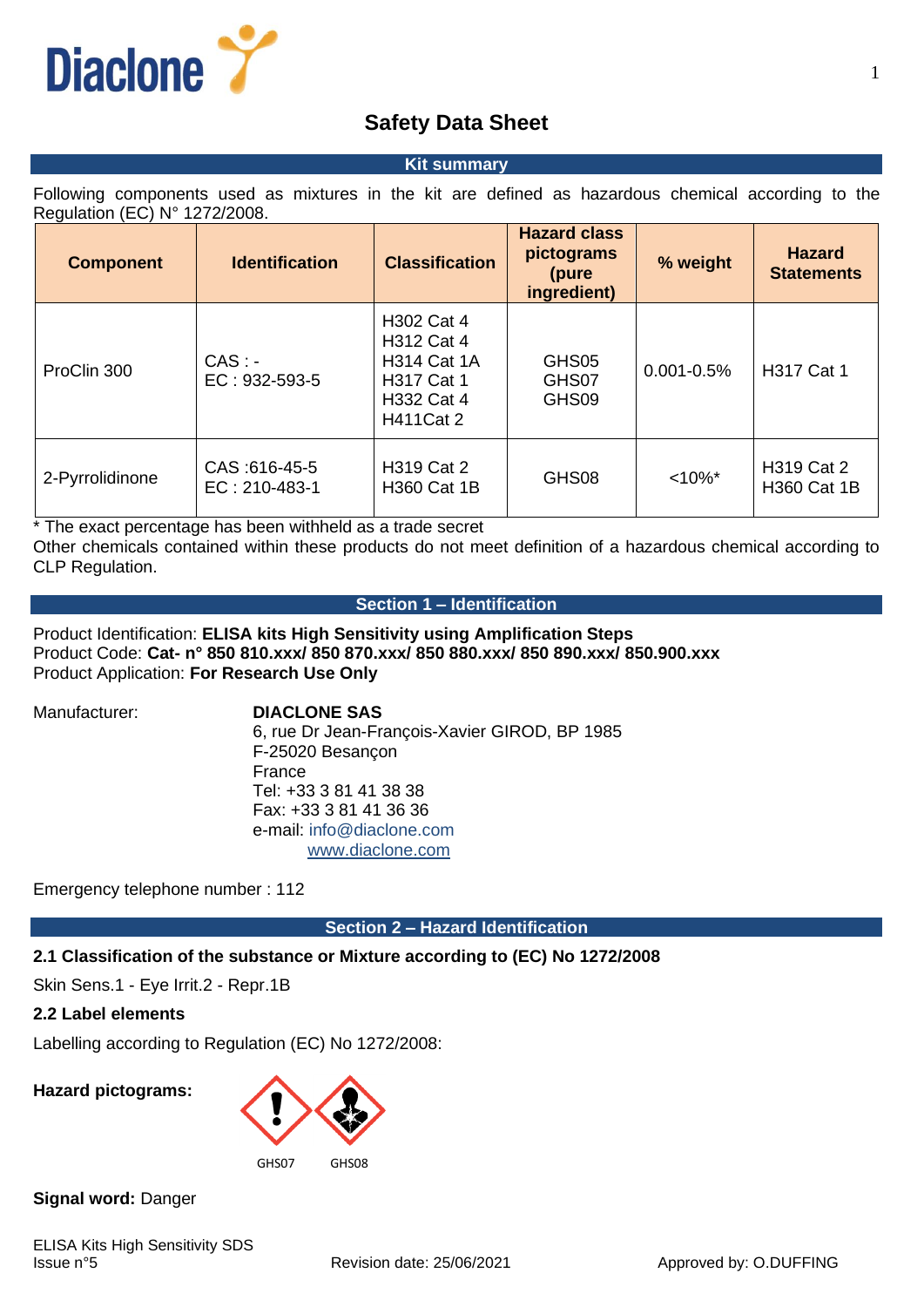### **Hazard statements:**

- H317: May cause an allergic skin reaction
- H319: Causes serious eye irritation
- H360: May damage fertility or the unborn child

#### **Precautionary Statements:**

- P201: Obtain special instructions before use.
- P202: Do not handle until all safety precautions have been read and understood.
- P261: Avoid breathing dust/fume/gas/mist/vapors/spray.
- P264: Wash hands thoroughly after handling.
- P272: Contaminated work clothing should not be allowed out of the workplace.
- P280: Wear protective gloves/protective clothing/eye protection/face protection
- P281: Use personal protective equipment as required.

#### **Response:**

P302+352: IF ON SKIN: Wash with plenty of water.

P333+313: If skin irritation or rash occurs: Get medical advice/attention.

P363: Wash contaminated clothing before reuse.

P305+351+338: IF IN EYES: Rinse cautiously with water for several minutes. Remove contact lenses, if present and easy to do. Continue rinsing.

P337+313: If eye irritation persists: Get medical advice/attention.

P308+313: IF exposed or concerned: Get medical advice/attention.

P405: Store locked up.

P501: Dispose of contents/container to a hazardous waste collection point or special requirements in accordance with local regulation.

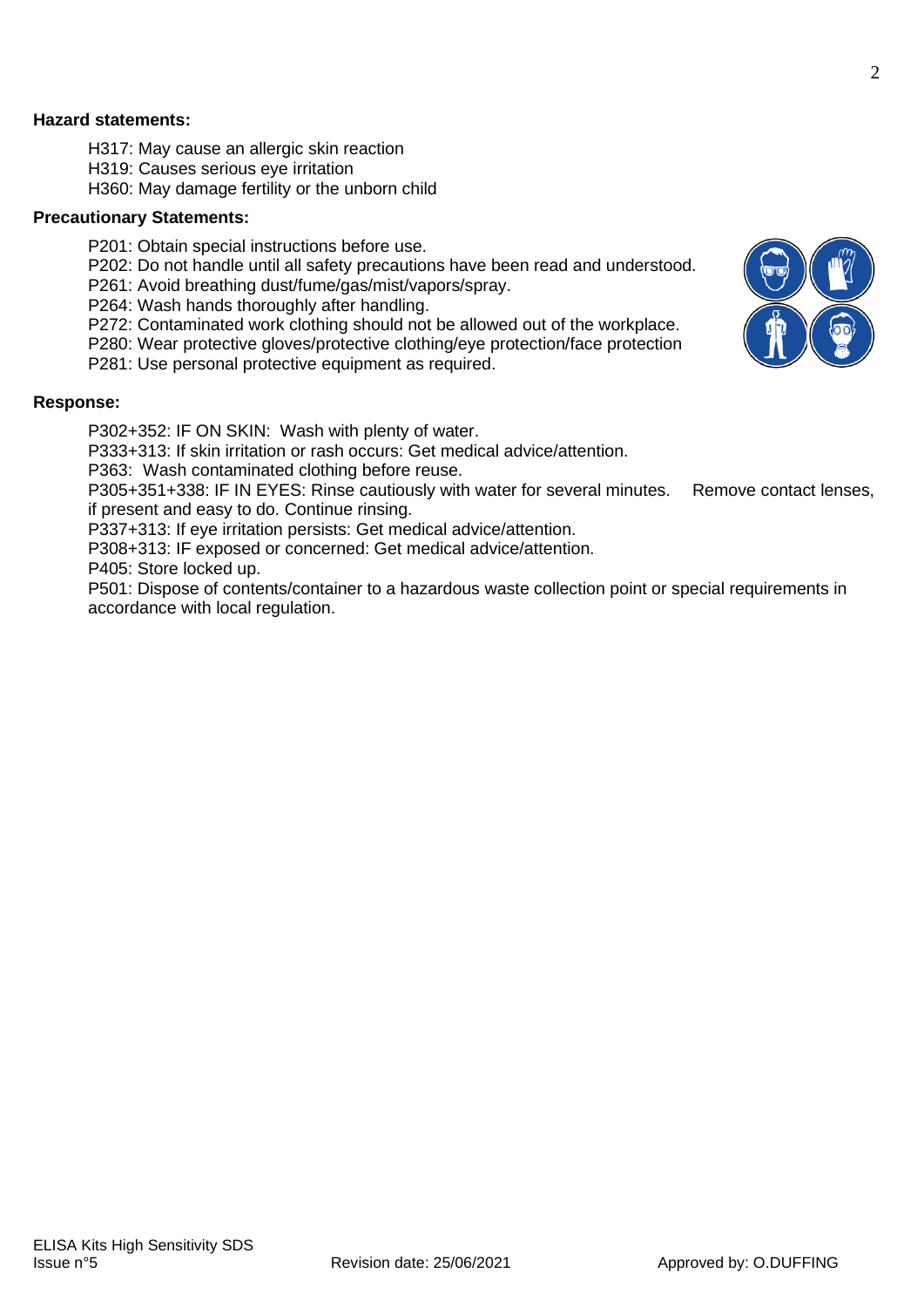# **Section 3 –Composition / Information on Ingredients**

| 3.2 Mixtures                      |                                      |                                  |                                                                                                |                                                                     |                                                                      |                                                     |  |  |
|-----------------------------------|--------------------------------------|----------------------------------|------------------------------------------------------------------------------------------------|---------------------------------------------------------------------|----------------------------------------------------------------------|-----------------------------------------------------|--|--|
| <b>Component</b>                  | <b>Contains</b>                      | <b>Identification</b>            | <b>Classification</b>                                                                          | <b>Hazard</b><br>class<br><b>Pictograms</b><br>(pure<br>ingredient) | % weight                                                             | <b>Hazard</b><br><b>Statements</b>                  |  |  |
| <b>Coated Microwell</b><br>strips |                                      |                                  | $\overline{\phantom{a}}$                                                                       | <b>NA</b>                                                           |                                                                      | <b>NA</b>                                           |  |  |
| <b>Standards</b>                  |                                      | L,                               |                                                                                                | <b>NA</b>                                                           |                                                                      | <b>NA</b>                                           |  |  |
| Biotinylated<br>Antibody          | ProClin 300                          | $CAS: -$<br>EC: 932-593-5        | H302 Cat 4<br>H312 Cat 4<br><b>H314 Cat 1A</b><br>H317 Cat 1<br>H332 Cat 4<br><b>H411Cat 2</b> | GHS06<br>GHS05<br>GHS09                                             | 0.1%                                                                 | H317 Cat 1                                          |  |  |
| Streptavidin-HRP                  |                                      |                                  |                                                                                                |                                                                     | 0.001%                                                               |                                                     |  |  |
| Standard diluent<br>Serum         |                                      |                                  |                                                                                                |                                                                     | 0.5%                                                                 |                                                     |  |  |
| <b>HRP Diluent</b>                |                                      |                                  |                                                                                                |                                                                     | 0.1%                                                                 |                                                     |  |  |
| Standard diluent<br>Buffer 10X    | NaN <sub>3</sub>                     | CAS: 26628-22-8<br>EC: 247-852-1 | H300 Cat 2<br>H400 Cat 1<br>H410 Cat 1<br><b>EUH032</b>                                        | GHS06<br>GHS09                                                      | 0.09%                                                                | <b>Not</b><br>Hazardous at<br>this<br>concentration |  |  |
| Biotinylated<br>Antibody Diluent  |                                      |                                  |                                                                                                |                                                                     |                                                                      |                                                     |  |  |
| Wash Buffer                       |                                      |                                  |                                                                                                | <b>NA</b>                                                           | $\blacksquare$                                                       | <b>NA</b>                                           |  |  |
| Amplifier                         | Sodium<br>tetraborate<br>decahydrate | CAS: 1303-96-4<br>EC: 215-540-4  | H360FD Cat<br>1B                                                                               | GHS08                                                               | $< 1.9\%$                                                            | <b>Not</b><br>Hazardous at<br>this<br>concentration |  |  |
| <b>Amplifier Diluent</b>          | Hydrogen<br>peroxyde                 | CAS: 7722-84-1<br>EC: 231-765-0  | H271 Cat 1<br>H332 Cat 4<br>H302 Cat 4<br>H314 Cat 1A                                          | GHS03<br>GHS05<br>GHS07                                             | $< 0.01\%$                                                           | <b>Not</b><br>Hazardous at<br>this<br>concentration |  |  |
| <b>TMB Substrate</b>              | 2-Pyrrolidinone                      | CAS: 616-45-5<br>EC: 210-483-1   | H319 Cat 2<br><b>H360 Cat 1B</b>                                                               | GHS08                                                               | The exact<br>percentage<br>has been<br>withheld as a<br>trade secret | H319 Cat 2<br>H360 Cat 1B                           |  |  |
|                                   | Urea hydrogen<br>peroxide            | CAS: 124-43-6<br>EC: 204-701-4   | H272 Cat 3<br>H314 Cat 1B<br>H318 Cat 1                                                        | GHS03<br>GHS05                                                      | $< 0.5 \%$                                                           |                                                     |  |  |
| Stop Reagent                      | Sulfuric Acid                        | CAS: 7664-93-9<br>EC: 231-639-5  | H314 Cat 1A                                                                                    | GHS05                                                               | 4.2%                                                                 | <b>Not</b><br>Hazardous at<br>this<br>concentration |  |  |

For the full text of the H-Statements mentioned in this Section, see Section 16.

# **Additional information**

The data and advice relate to the concentrations not of the lyophilized powder, but of the prepared solution.

# **Section 4 - First Aid Measures**

# **4.1 Description of first aid measures**

**General information:** Consult a doctor if necessary and provide this SDS.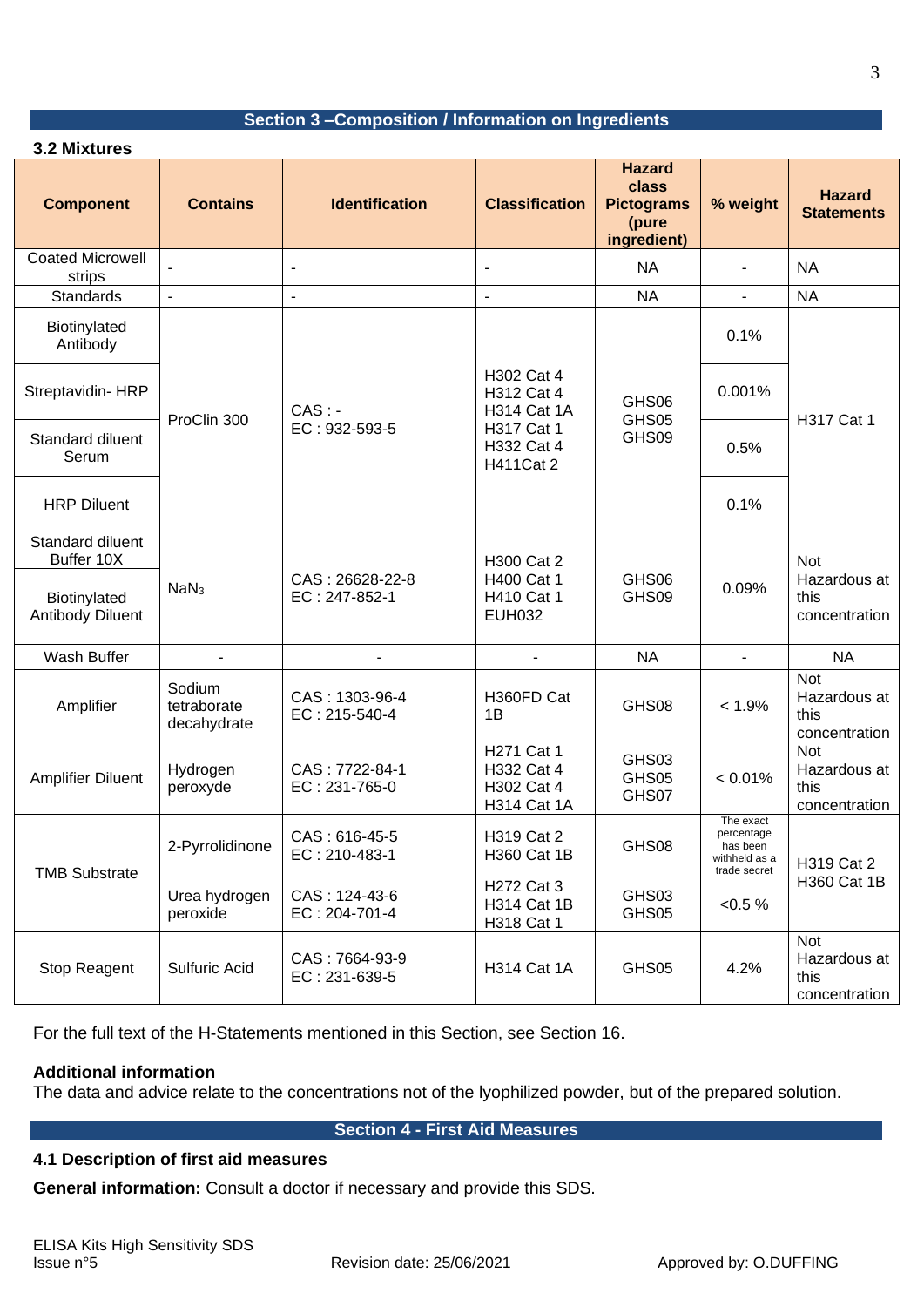**After inhalation:** remove victim to fresh air and keep at rest in a position comfortable for breathing. Consult doctor or poison center if irritation or symptoms persist.

**After skin contact:** Remove contaminated clothing. Rinse with plenty of water and soap.

**After eye contact:** Rinse cautiously with water for several minutes. Remove contact lenses if present and easy to do – continue rinsing. If eye irritation persists get medical advice/attention.

**After ingestion:** Call a poison center. Rinse mouth thoroughly

# **4.2 Most important symptoms or effects**

TMB substrate may cause:

- Irritation to respiratory system if inhaled.
- Skin or eye irritation if contact
- Ingestion may cause nausea and vomiting. May damage fertility or the unborn child

# **Section 5 – Fire Fighting Measures**

**Suitable extinguishing agents:** CO<sub>2</sub>, powder or water spray. Fight larger fires with water spray or alcohol resistant foam.

**Specific hazards due to combustion products:** Do not breathe fumes. Smoke from fires is toxic. Take precautions to protect personnel from exposure. Decomposition products may include carbon oxides.

**Protective equipment for firefighters:** Wear chemical protection suit and positive-pressure breathing apparatus. Wear protective clothing.

#### **Section 6 – Accidental Release Measures**

**Personal precautions, protective equipment and emergency procedures:** Use personal protective equipment**.** Wear respiratory protection. Ensure adequate ventilation. Avoid prolonged or repeated exposure.

**Measures for environmental protections:** Do not allow to enter sewers / surface or ground water.

**Measures for cleaning / collecting:** Soak up with inert absorbent material and dispose of as hazardous waste**.**  Avoid splashing.

#### **Section 7 – Handling and storage**

# **7.1 Handling**

**Information for safe handling:** wash parts of the body in contact with substance thoroughly after handling; wear protective gloves and/or clothing, and eye and/or face protection. Avoid breathing dust, vapour, mist or gas. Avoid contact with eyes, skin and clothing. Take off contaminated clothing and wash before reuse. Keep container tightly closed. Use with adequate ventilation. Avoid release to the environment.

# **Information about fire - and explosion protection:**

No data available

# **7.2 Storage**

**Requirement to be met by storerooms and receptacles:** Store in a cool, dry, well ventilated area away from incompatible substances. Keep away from metal ions.

**Storage class:** Store product and all components at 2-8°C. Store TMB substrate locked up.

# **Section 8 – Exposure Controls / Personal Protection**

#### **8.1 Control of exposition**

*2-pyrrolidone (pure ingredient):* 

Inhalation exposure:

Systemic effects: long term (DNEL) 29.62 mg/m<sup>3</sup> developmental toxicity/teratogenicity Dermal exposure:

Systemic effects: long term (DNEL) 4.2 mg/kg bw/day developmental toxicity/ teratogenicity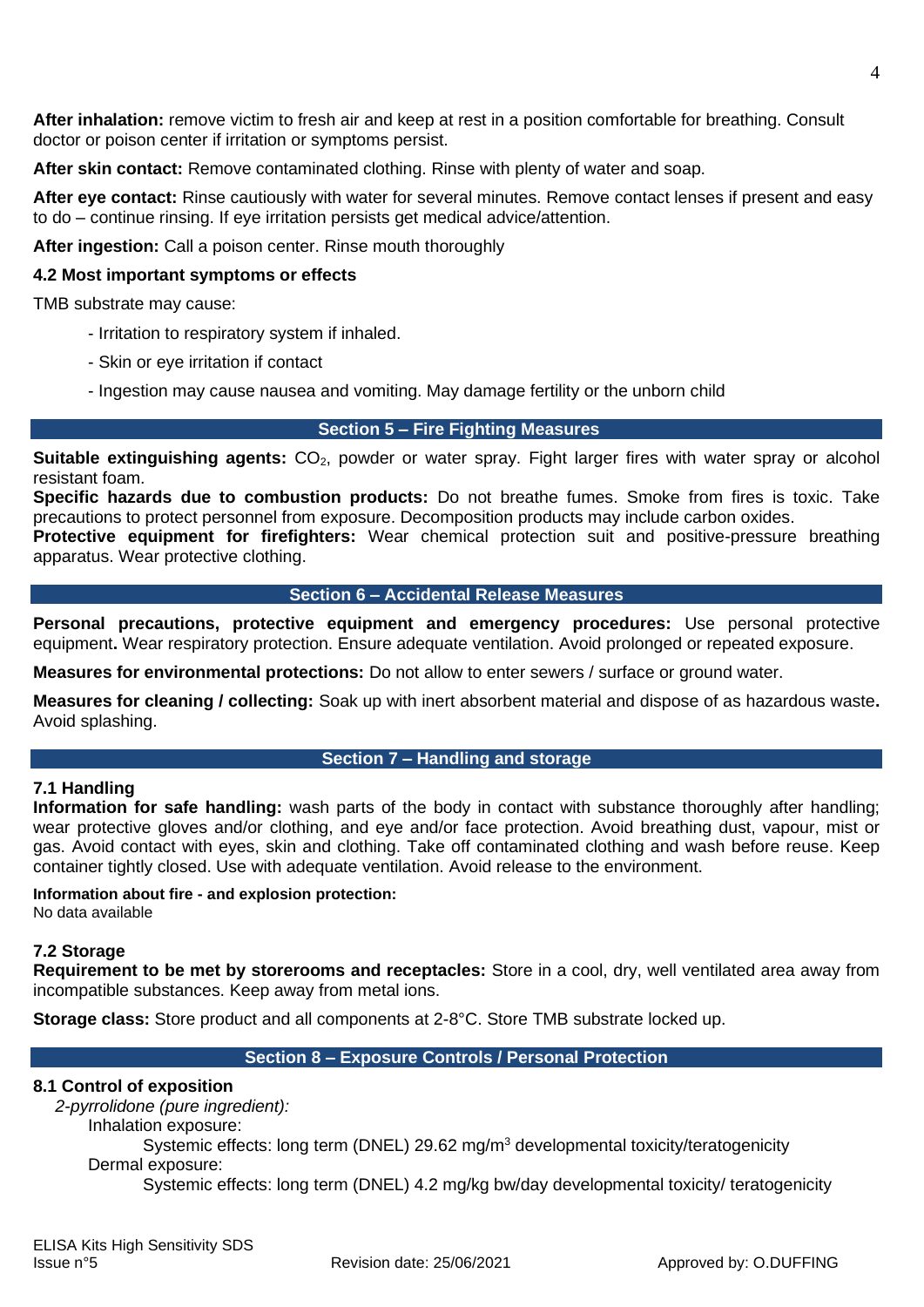### **8.2 Personal protective equipment**

**General protective and hygienic measures:** The usual precautionary measures are to be adhered to when handling chemicals.

**Respiratory protection:** Wear respiratory protection or use in a chemical hood.

**Hand protection:** Wear protective gloves.

**Eye protection:** Wear eye or face protection

**Skin and body protection:** Wear suitable protective clothing

#### **8.3 Environmental exposure controls**

No data available

#### **Section 9 - Physical and Chemical Properties**

# **Form:** Liquid

# **Colour:**

| <b>Components</b>                    | <b>Ingredients</b>                     | <b>Colour</b>     |  |
|--------------------------------------|----------------------------------------|-------------------|--|
| <b>Biotinylated Antibody</b>         | ProClin 300 (0.1%)                     | <b>Colourless</b> |  |
| <b>Standard diluent Buffer</b>       | NaN <sub>3</sub> (0.09%)               | Red               |  |
| <b>Standard diluent Serum</b>        | ProClin 300 (0.5%)                     | Opaque Yellow     |  |
| <b>Biotinylated Antibody Diluent</b> | $NaN3$ (0.09%)                         | <b>Blue</b>       |  |
| Streptavidin-HRP                     | ProClin 300 (0.001%)                   | Clear amber       |  |
| <b>HRP Diluent</b>                   | ProClin 300 (0.1%)                     | Green             |  |
| Amplifier                            | Sodium Tetraborate decahydrate (<1.9%) | <b>Colourless</b> |  |
| <b>Amplifier Diluent</b>             | Hydrogen peroxyde (< 0.01%)            | <b>Colourless</b> |  |
| <b>TMB Substrate</b>                 | Not communicated (<5%)                 | <b>Colourless</b> |  |
| Stop reagent                         | Sulfuric Acid (4.2%)                   | <b>Colourless</b> |  |

**Odour:** Odourless **pH:** N/A **Melting point/Melting range:** N/A **Boiling point/Boiling range:** N/A **Flash point:** N/A **Evaporation rate:** N/A **Autoignition temperature:** N/A **Danger of explosion:** Product does not present an explosion hazard **Densitiy:** N/A **Viscosity:** N/A **Solubility in / Miscibility with water:** Fully miscible

**Section 10 - Stability and Reactivity**

**10.1 Reactivity**

No available data

#### **10.2 Chemical stability**

**Thermal decomposition:** No decomposition if used according to specifications. **Light:** TMB tinge in blue under light exposition.

### **10.3 Others**

# **Hazardous reactions:**

Sulfuric acid: produces hydrogen when contact of metals. Reagents containing NaN3: Toxic fumes when contact with acid.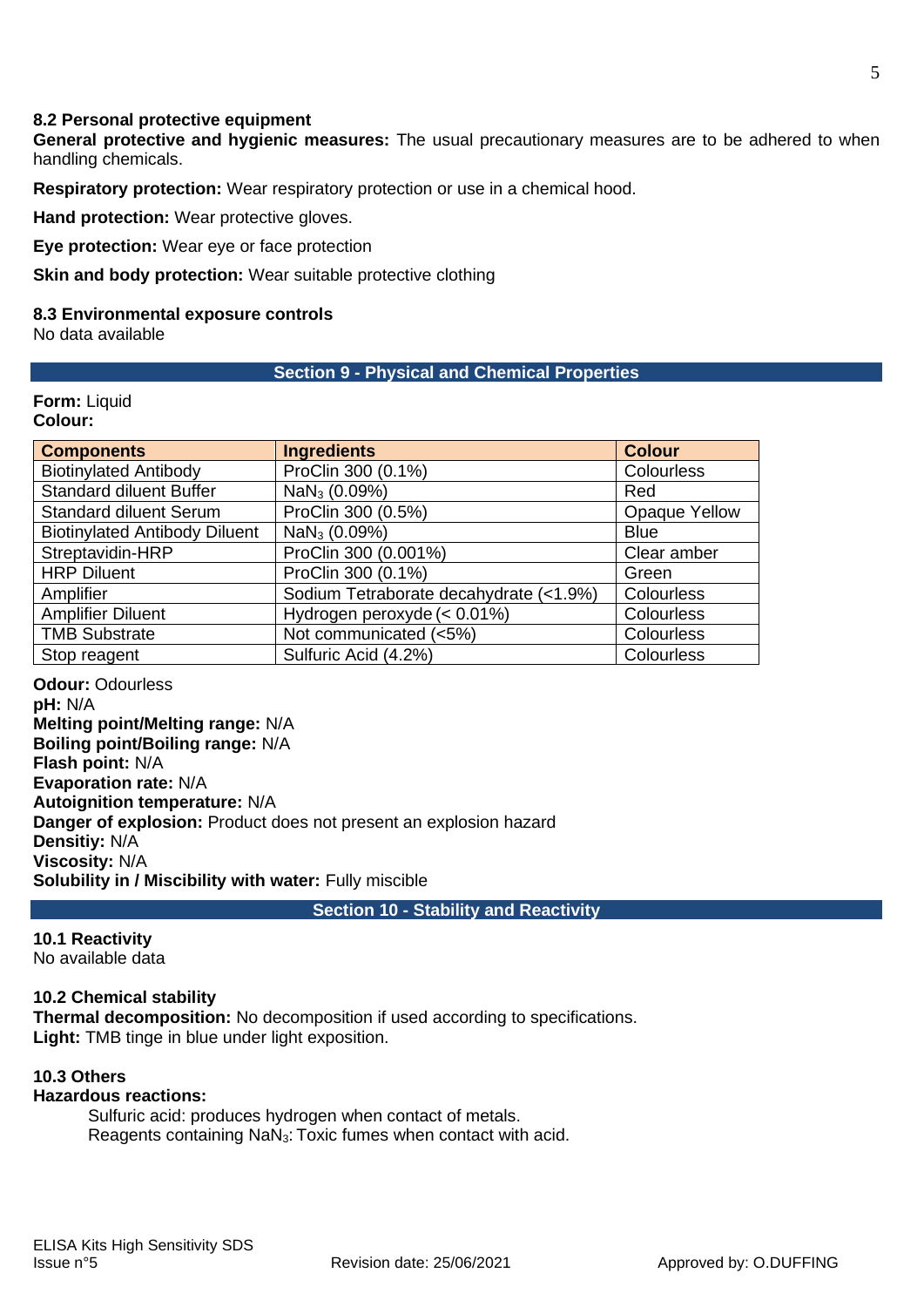Sulfuric acid: with strong bases, alkali metals, organic materials, organic solvents, peroxides, permanganates, hydrides, phosphorus and phosphorous oxides.

Streptavidin-HRP: strong oxidising agents.

Reagents containing NaN3: acid, metal, acid chloride.

Reagents containing Proclin 300: strong oxidising or reducing materials, amines.

Reagent containing Sodium tetraborate decahydrate: strong oxidising or reducing materials.

Reagent containing  $H_2O_2$ : zinc, powdered metals, copper, nickel, brass, iron and iron salts.

TMB: with some common metals ions (such as iron).

### **Hazardous decomposition products:**

Sulfuric acid: Toxic fumes of oxides of sulphur when heated. Reacts with carbonates to generate carbon dioxide gas, and with cyanide and sulfides to form poisonous hydrogen cyanide and hydrogen sulphide respectively. (concentrated Sulfuric Acid).

TMB: Decomposition products may include carbon oxides.

**Section 11 - Toxicological Information**

**Acute toxicity:** No data available

**Skin corrosion/irritation:** May cause an allergic skin reaction

**Eye damage/irritation:** May cause serious eye irritation

**Respiratory or skin sensitization:** Harmful if inhaled, swallowed or absorbed through the skin.

**Germ cell mutagenicity:** TMB possibly mutagenic, not proved

**Carcinogenicity:** No component of this product presents at levels greater than or equal to 0.1% is identified as probable, possible or confirmed human carcinogen by IARC.

**Reproductive toxicity:** Toxic for reproduction category 1. May damage fertility or the unborn child

**Specific Target Organ Toxicity – single exposure:** May cause allergy or asthma symptoms or breathing difficulties if inhaled. Acute poisoning may cause gastrointestinal irritation and renal failure.

**Specific Target Organ Toxicity – repeated exposure:** Chronic ingestion may result in salicylism which is characterized by nausea, vomiting, gastrointestinal ulcers, and hemorrhagic strokes. Laboratory experiments have shown some mutagenic effects. Target organs: Kidneys and central nervous system.

**Section 12 – Ecological Information** 

**Toxicity:** No data available **Persistence and degradability:** Not available **Bioaccumulative potential:** Not available **Mobility in soil:** Not available **Results of PBT and vPvB:** Not available **Others harmful effects:** Hazardous for water

# **Section 13 – Disposal Considerations**

**Waste disposal:** dispose of in accordance with local official environmental regulations. Do not reuse or refill this container

# **Section 14 – Transport Information**

This product does not require a classification for transport.

# **Section 15 – Regulatory Information**

**Safety, health and environmental regulations/legislation specific for the substance or mixture**  No data available.

**Chemical safety assessment**  No data available